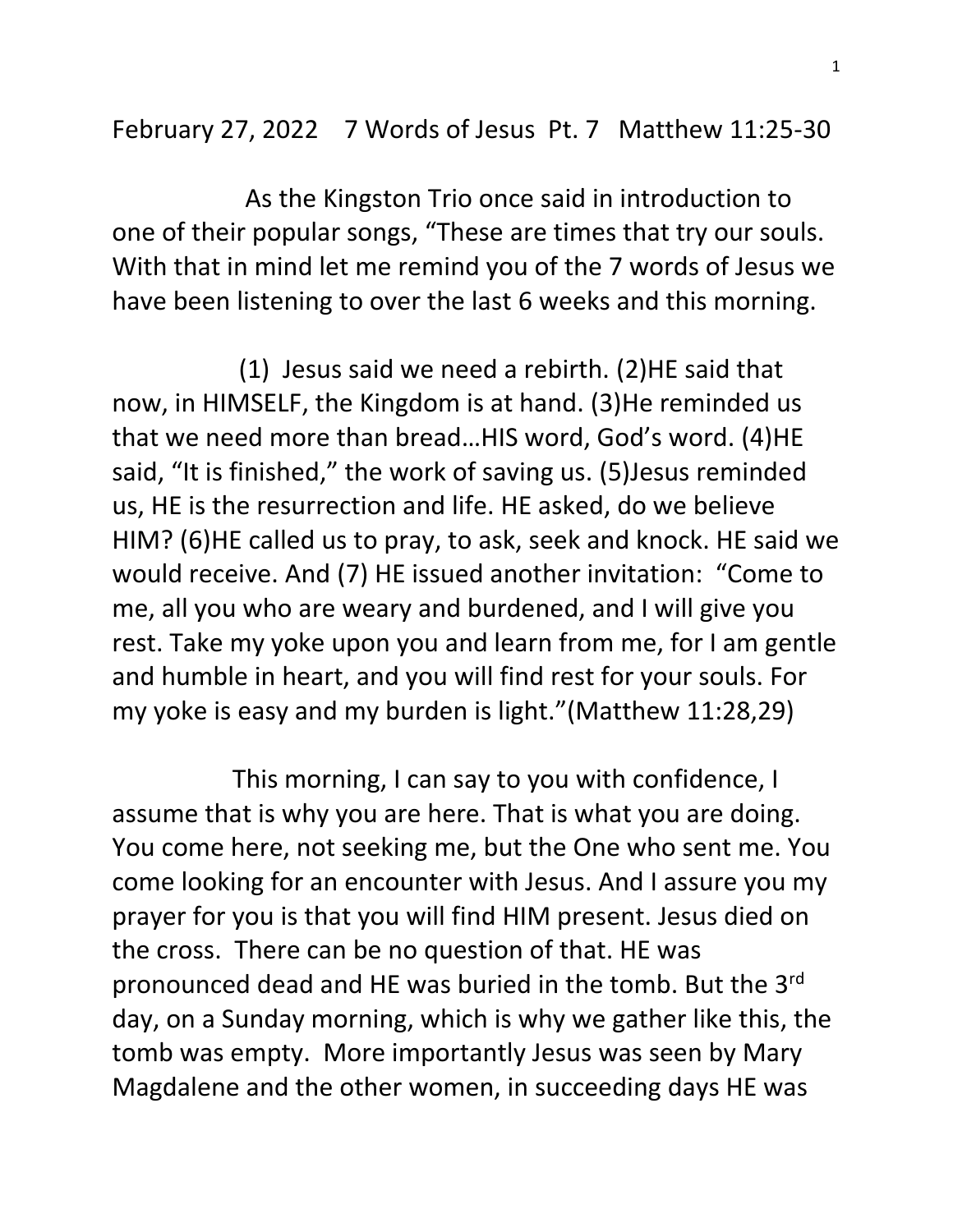seen by others, groups of HIS followers. And last of all HE was seen by Paul. Our inheritance in faith is the celebration of one simple fact. HE is risen. Praise the Lord.

 He has issued you and I an invitation. "Come to me," says Jesus. And here we are gathered together in the upper room of this building. Are you weary? I can assure you I am weary. I am old, and tired. Tired of the pandemic. Tired of bad news. Our world hangs on the brink of a potentially catastrophic war. That man in Russia is not mad or crazy. He is calculating and mean. He wants more land and more power. And I cannot do very much about it except pray, and pray, and pray. I am not much different than you are. I am burdened by the struggle to live, to love my family, to serve in my humble ways.

 What I can tell you is that Jesus bids us come to HIM. HE calls us to come to Him and to bring our weariness and the weight of our troubles, our problems and our fears. He makes us a promise that we need to take very seriously. HE says to us bring the things that way you down and worry you to me…to HIM. HIS promise is that if we dare to do so, we will receive something from HIM that we yearn for…. Rest. Can it be that easy? Jesus does not try to persuade us with what we would call impressive arguments. HE says, to you, to me, to us all. "Come." Come with all your baggage. "Come to me, and I will give you rest."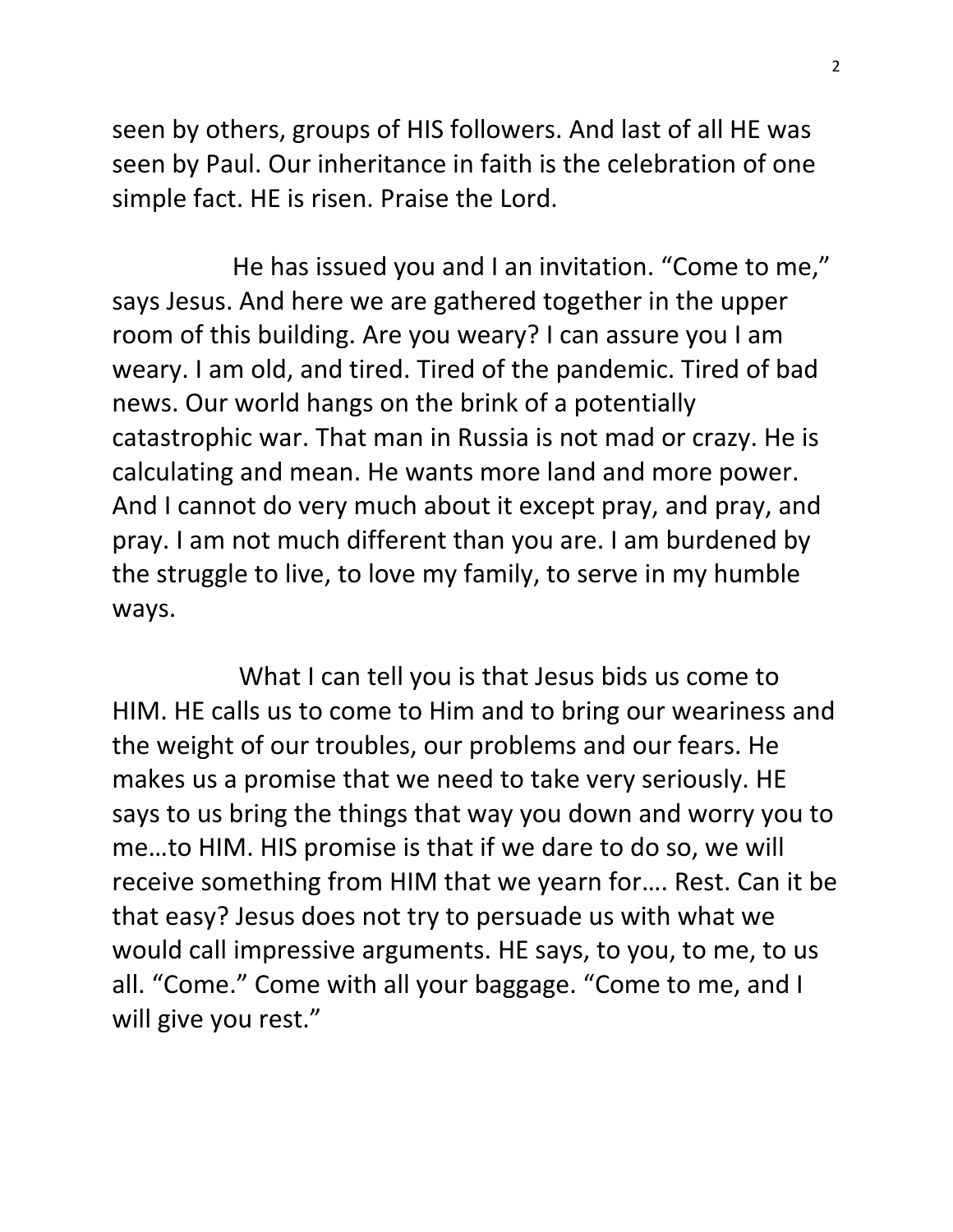It's an invitation. Do you dare to accept it? Do we dare to try? Do we exercise our wills to take HIS word at face value? I am hungry for this.

 Jesus does not say it can be obtained by just laying back on our beds and closing our eyes to the realities of life in our world. HE says, "Take my yoke upon you and learn from me." HE invites us to work at it. When oxen are yoked together it is not to stand idly by. It means the same as being harnessed to pull, to struggle, to work. Jesus calls us once again, to team up. To throw our weight against the loaded wagon. To pull together. But it is HIS yoke, Jesus yoke we are invited to accept.

 A friend sat in my living room and said this past week, "If people just lived like Jesus did, what a different world this would be." At the time the world was hoping, war could be averted in the Ukraine. Today we know it cannot. Our burdens have been added unto. And we have had added to the load the release of information that Russia believes it can win a limited nuclear war…whatever that means. Madness? Calculation?

 Jesus invites us to be yoked, harnessed to the work that lies before us. HE calls us to learn from HIM, for HE is gentle and humble in heart. He ups the ante, HE says do this, "and you will find rest for your souls." If our spirits find rest, our bodies will respond. We will be able to do what we have to do, whatever that is. What it means is that we will be walking with God. Walking with Jesus. Working with Jesus. In tune with our Maker, Defender and Friend. "What a friend we have in Jesus."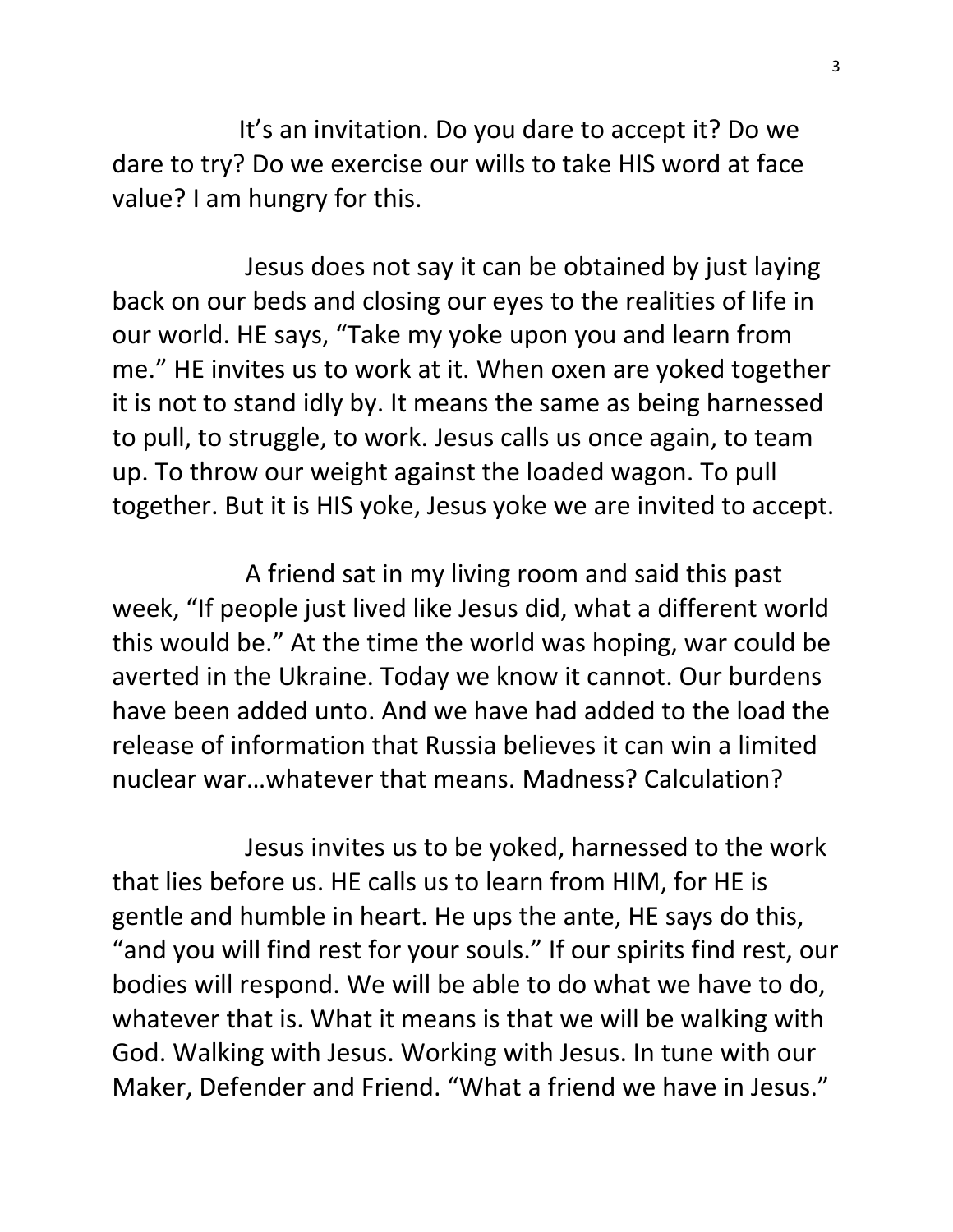As part of my own attempt to prepare for Easter, and praise God, apparently we are going to have a shot at celebrating Easter in, in-person worship this year. As part of my personal preparation I have been reading Lee Strobel's little book, The Case For The Resurrection. If you have ever wondered just how sound it is to trust in Jesus, to trust in God, I highly recommend it. As part of his own desire to understand he went to the experts and he has written an account that makes it plain, Jesus died. Jesus was buried. The tomb was empty. And the risen Lord was seen by many, many, many people who were willing to die serving God because they were certain…it is true.

 A theologian wrote, "Every Sunday people who go to church, walk into the sanctuary with one question in some part of their minds. Is it true?" I am here to tell you once, and again, and over and over, it is true. He is risen. He saves. He calls you to serve Him. He promises you rest for your souls.

 Jesus says something else. It may surprise you. But we have it in Jesus own words. HE says, "You will find rest for your souls, coming to me. For my yoke is easy, and my burden is light." We have a tendency to make things harder than they are. We worry and we sweat over whether or not we are up to the task. Whether we will get it right. Whether we will dot our "I's" and cross our "T's". I go back to Jesus question to Mary and Martha after the death of their brother. Jesus said, "I am the resurrection and the life. Do you believe this?" Much of the